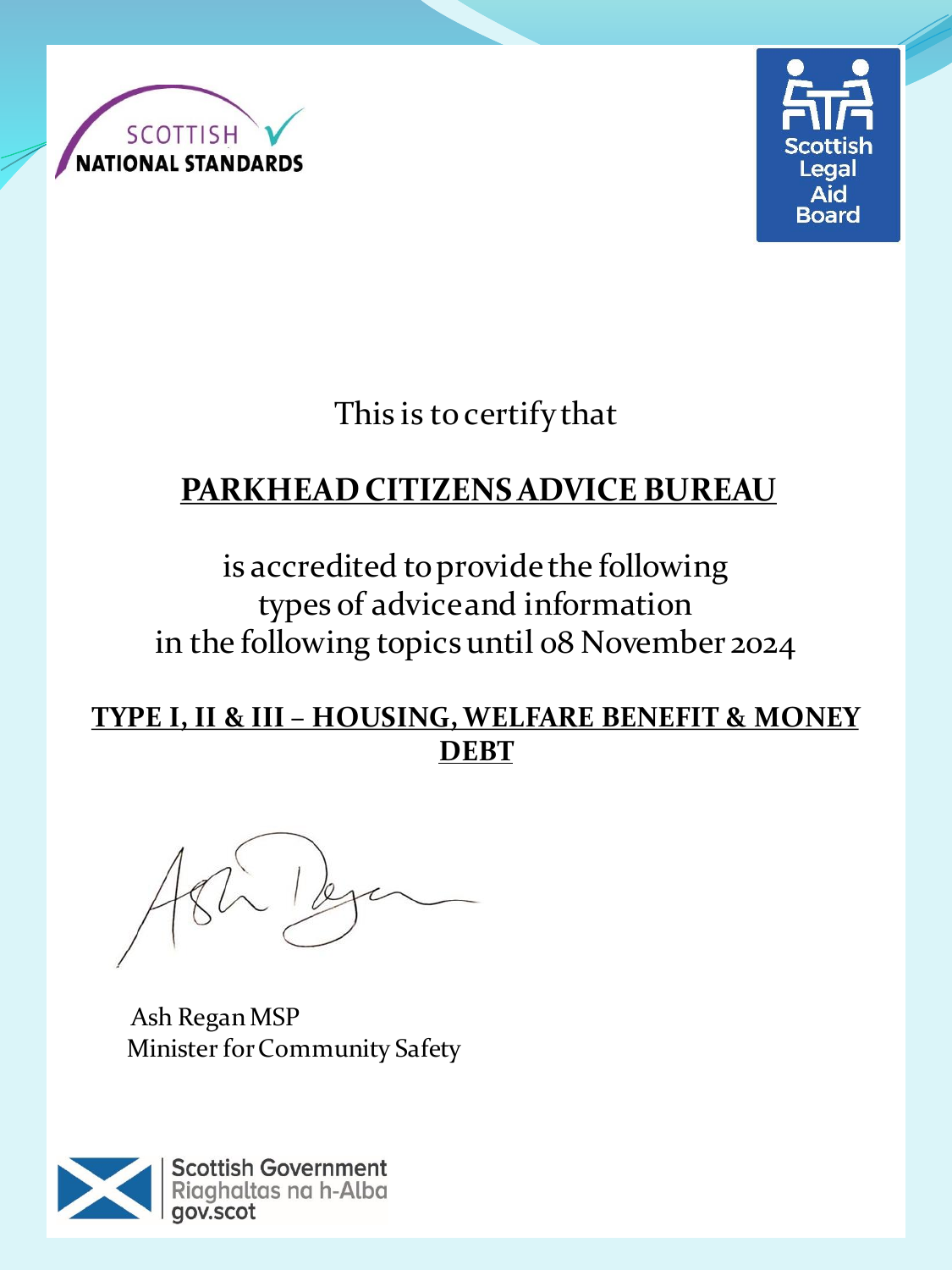### **COMPETENCY ACHIEVED**

### **2 Housing Specific Competences**

- 2.1 Rent Arrears Type II
- 2.2 Mortgages & Secured Loans Type II
- 2.3 Help with Rent and Council Tax Type II
- 2.4 Disrepair in Rented Housing Type II
- 2.5 Housing Options Type II
- 2.6 Discrimination in Housing Type II
- 2.7 Eviction Type II
- 2.8 Anti-Social Behaviour Type II
- 2.9 Harassment and Illegal Eviction– Type II
- 2.10 Homelessness Type II
- 2.11 Relationship Breakdown Type II
- 2.12 Rent: Private Sector Type II
- 2.13 Security of Tenure Type II
- 2.14 Statutory Tenancy Rights Type II
- 2.15 Repair and Improvement Grants Type II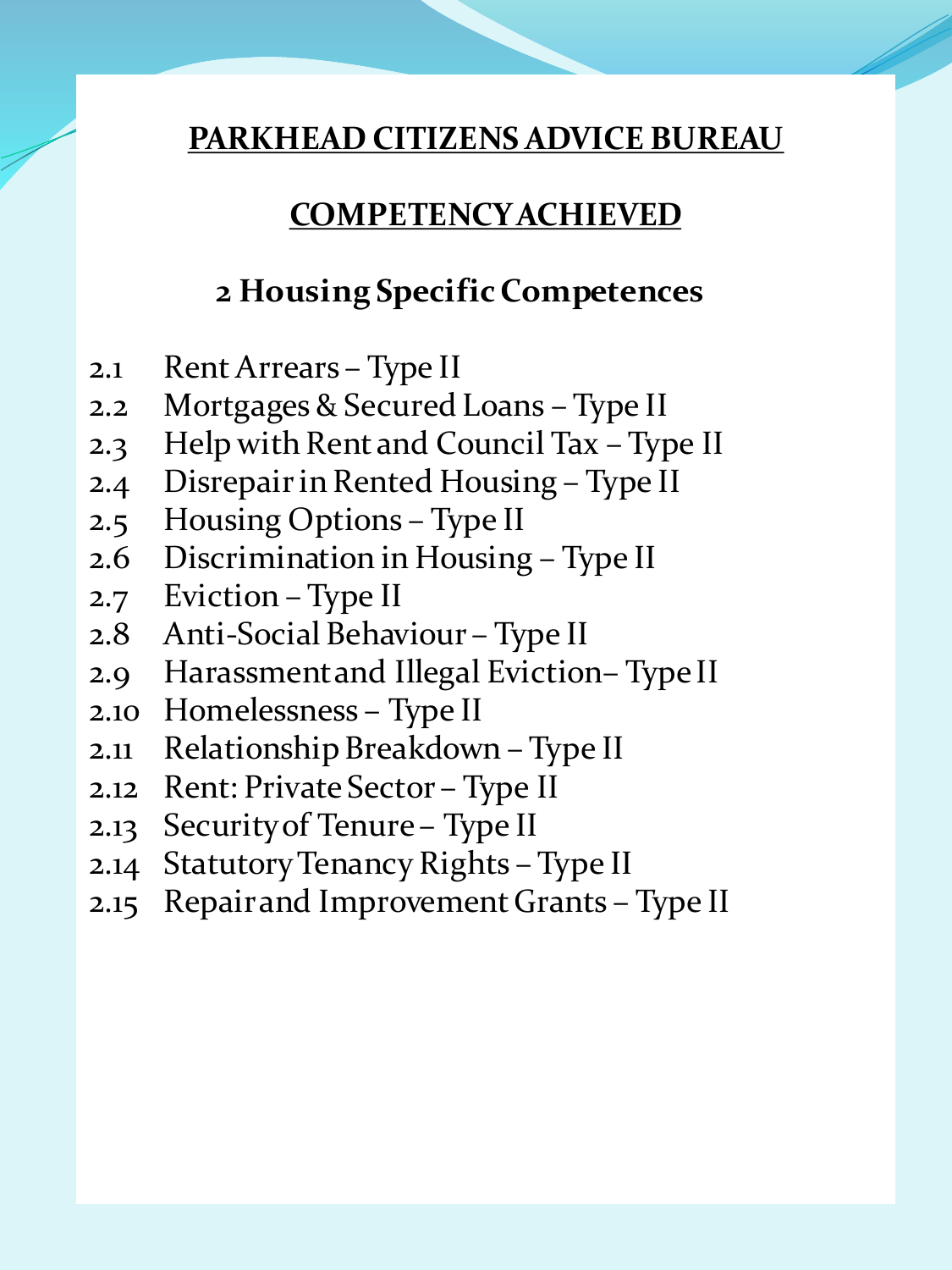#### **COMPETENCY ACHIEVED**

### **3 Money and Welfare Benefits Related Advice Competences – Foundation Knowledge**

- 3.1 Administrative Structure of the Benefits and Tax Credits Systems – Type III
- 3.2 National Insurance Scheme Type III
- 3.3 Claims & Backdating Type III
- 3.4 Decision-Making, Disputes and Appeals Type III
- 3.5 Benefit & Tax Credit Overpayments Type III
- 3.6 Assessment, Initial Decision-Making & Holding Activity in Debt Cases – Type III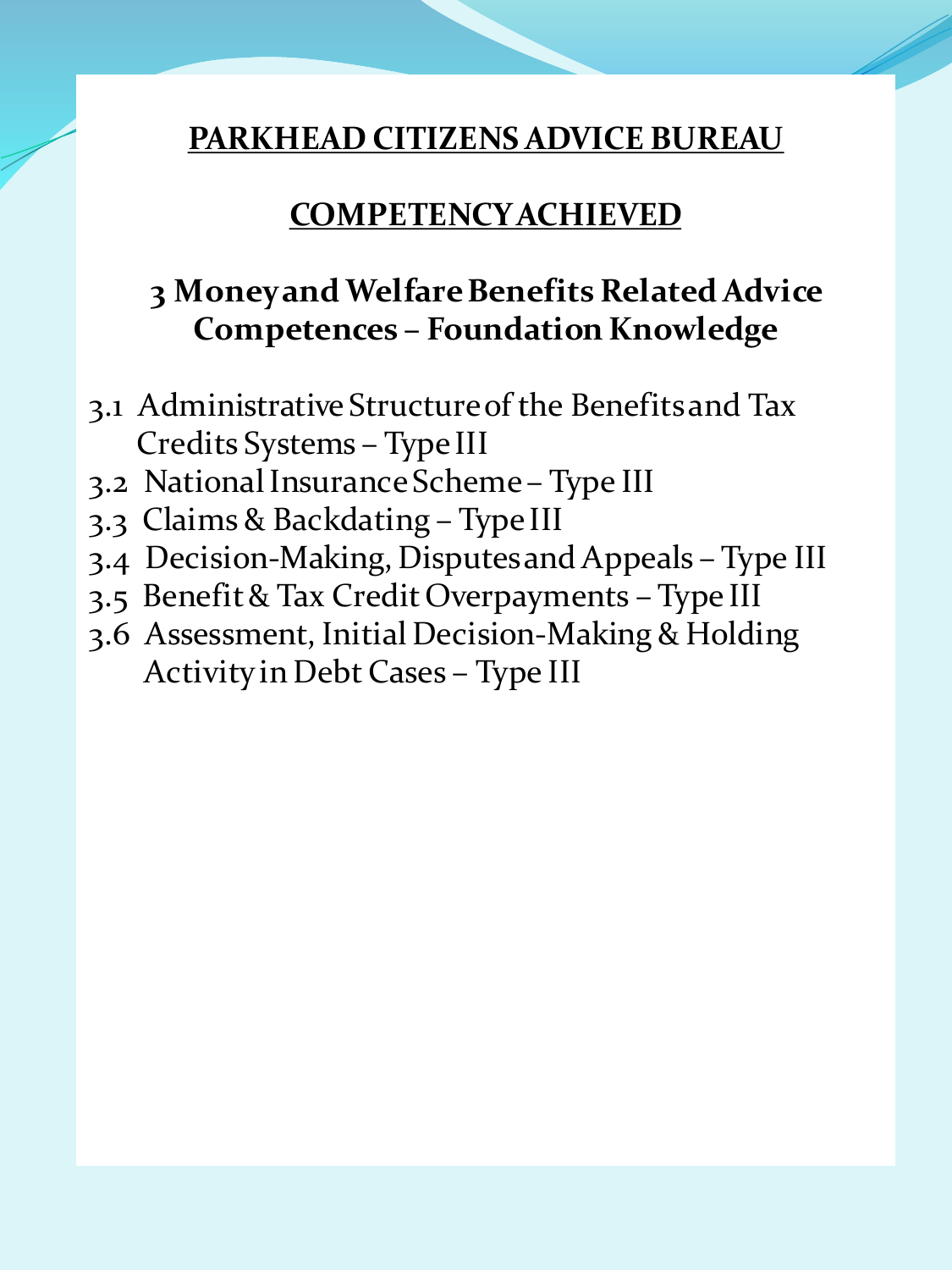#### **COMPETENCY ACHIEVED**

### **4 Money and Welfare Benefits Related Advice Competences – Specialist Areas**

- 4.1 Means-Tested Benefits Type III
- 4.2 Universal Credit 4.2 (a) Universal Credit– Type III 4.2 (b) Housing Element of Universal Credit, Housing Benefit and Council Tax Reduction – Type III
- 4.3 Tax Credits Type III
- 4.4 Social Fund, Scottish Welfare Fund, Best Start Grant and Funeral Support Payment – Type III
- 4.5 The Impact of Work on Benefits Type III
- 4.6 Benefits for Children Type III
- 4.7 State Pension Type III
- 4.8 Personal Independence Payment, Disability Living Allowance, Attendance Allowance & Scottish Disability Assistance – Type III
- 4.9 Benefits for People who have Limited Capability for Work – Type III
- 4.10 Benefits for Industrial Injury and Disease Type III
- 4.11 Benefits for Veterans Type II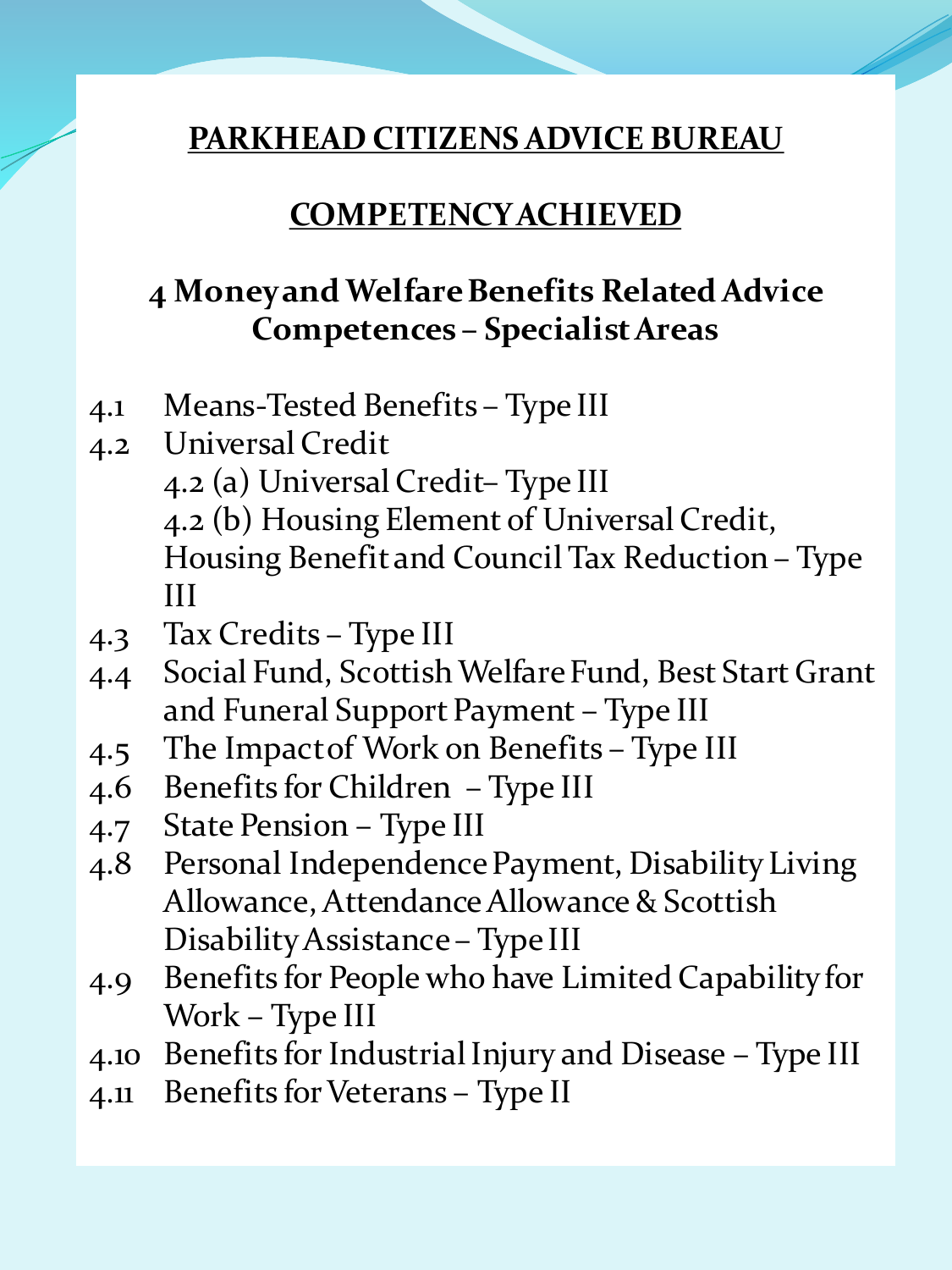#### **COMPETENCY ACHIEVED**

### **4 Money and Welfare Benefits Related Advice Competences – Specialist Areas Cont.**

- 4.12 Carers Allowance and Carer's Assistance Type III
- 4.13 Jobseeker's Allowance– Type III
- 4.14 Benefits for Maternity, Paternity and Adoption Type III
- 4.15 Bereavement Benefits Type III
- 4.16 Benefits for People in Public Care Type III
- 4.17 Benefits for Students Type III
- 4.18 Benefits for People from Abroad and People Subject to Immigration Control – Type III
- 4.19 Ancillary Benefits Type II
- 4.20 Financial Statements Type II
- 4.21 Liability for Debts, Extortionate Credit, Unfair Contract Terms, Unenforceable Debts, Creditor Malpractice, Codes of Practice, etc – Type II
- 4.22 Identifying & Agreeing Options in Debt Cases – Type II
- 4.23 Negotiating & Making Offers to Creditors– Type II
- 4.24 Diligence, Diligence Stoppers and Court Proceedings – Type II